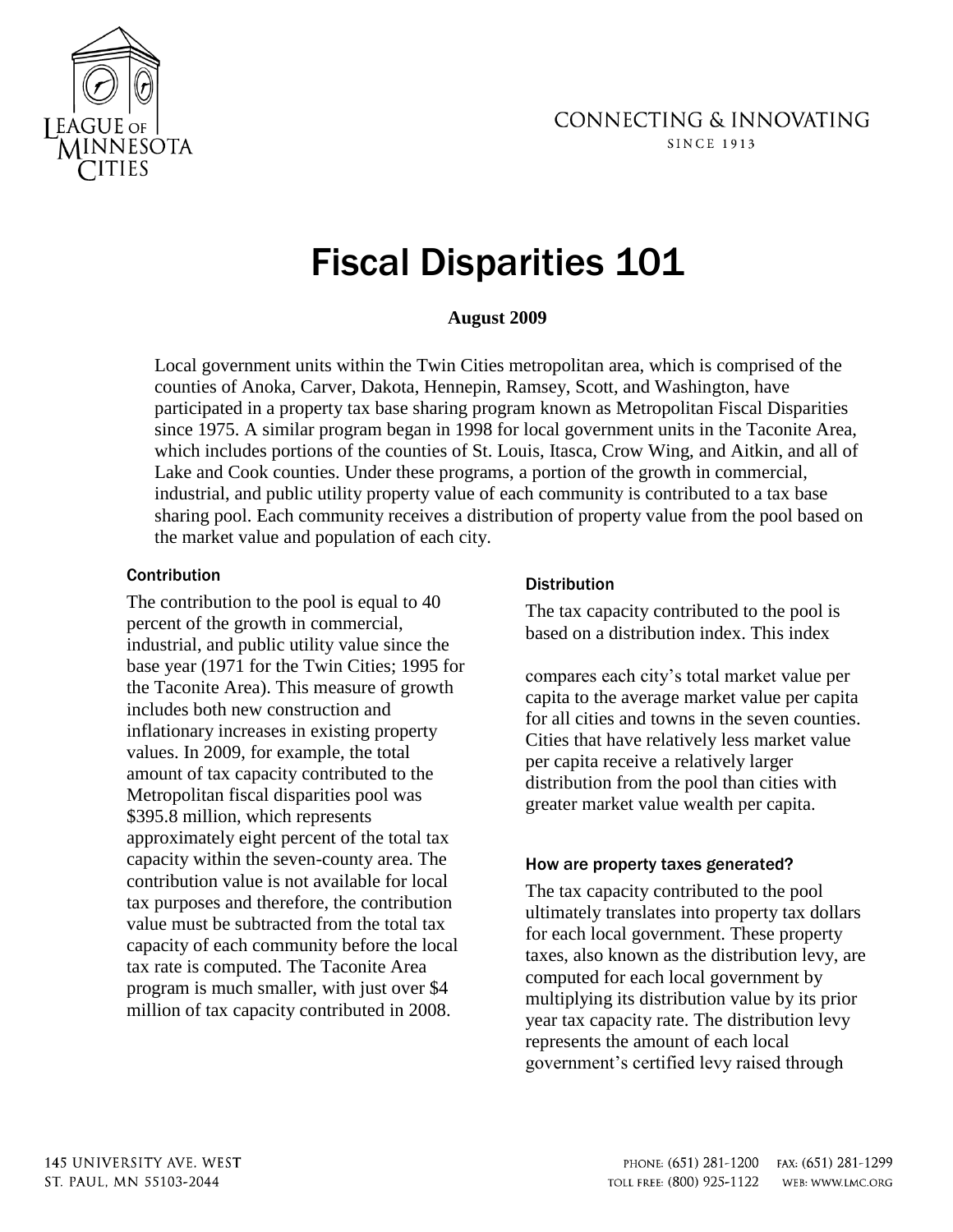the fiscal disparities program. The balance of the certified levy is used to compute the local tax rate.

## How are commercial/industrial and utility parcels taxed?

Commercial and industrial properties are not taxed twice. Instead, a portion of each commercial or industrial property's tax capacity is taxed at the area-wide tax capacity rate and the balance is taxed at the total local tax rate. As a simple example, in a community where exactly 40 percent of all commercial, industrial, and utility property is contributed to the fiscal disparities pool, 40 percent of each parcel's value is taxed at the area-wide tax rate and 60 percent is taxed at the total local tax rate. In 2008, for example, the Twin Cities area-wide tax rate was 115.921 percent and the Taconite Area-wide tax rate was 132.643 percent.

## Policy Issues

The original intent of the program was articulated through the following six objectives:

- Provide a way for local governments to share resources generated by regional growth;
- Encourage orderly urban development by reducing competition for commercial and industrial development;
- Establish incentives for regional cooperation;
- Provide a way for regional resources to be available through the existing system of local governments;
- Make resources available to communities at the beginning stages of development or redevelopment; and
- Encourage environmental protection

Descriptions of the program, such as those offered by the Minnesota House of Representatives Research Department and the Metropolitan Council, often highlight two main goals that encapsulate several of the original objectives:

- Promote orderly urban planning and  $\bullet$ development; and
- Work towards a more equitable  $\bullet$ distribution of fiscal resources.

Assessment of the program's success in accomplishing the second of these goals often points out the "winners," cities that are net recipients, and "losers," cities that are net contributors. Proponents of the program focus on the relative uniformity of the taxation of commercial and industrial property across the metropolitan area and the stability the net contributors provide to the region as a whole. They argue that greater uniformity and stability give the entire region a competitive edge in national and global marketplaces.

The critics of the system argue that the contribution rate of 40 percent is arbitrary and that the distribution formula is solely based on the relative property tax base wealth of each city. Also, the formula uses nonadjusted assessment levels. Cities with high assessment levels contribute more tax base than cities with lower levels, creating a disincentive to raise the assessment level.

Although fiscal disparities is generally considered to impact commercial and industrial properties, a House Research study found that homestead tax rates are also affected. For example, the homestead tax rate in St. Paul was 8.8 percent lower in 2004 because of the program. In the same year Bloomington, a net contributor, experienced a 5.5 percent increase in the average homestead tax rate. The study found that tax base sharing did not lead to such extreme